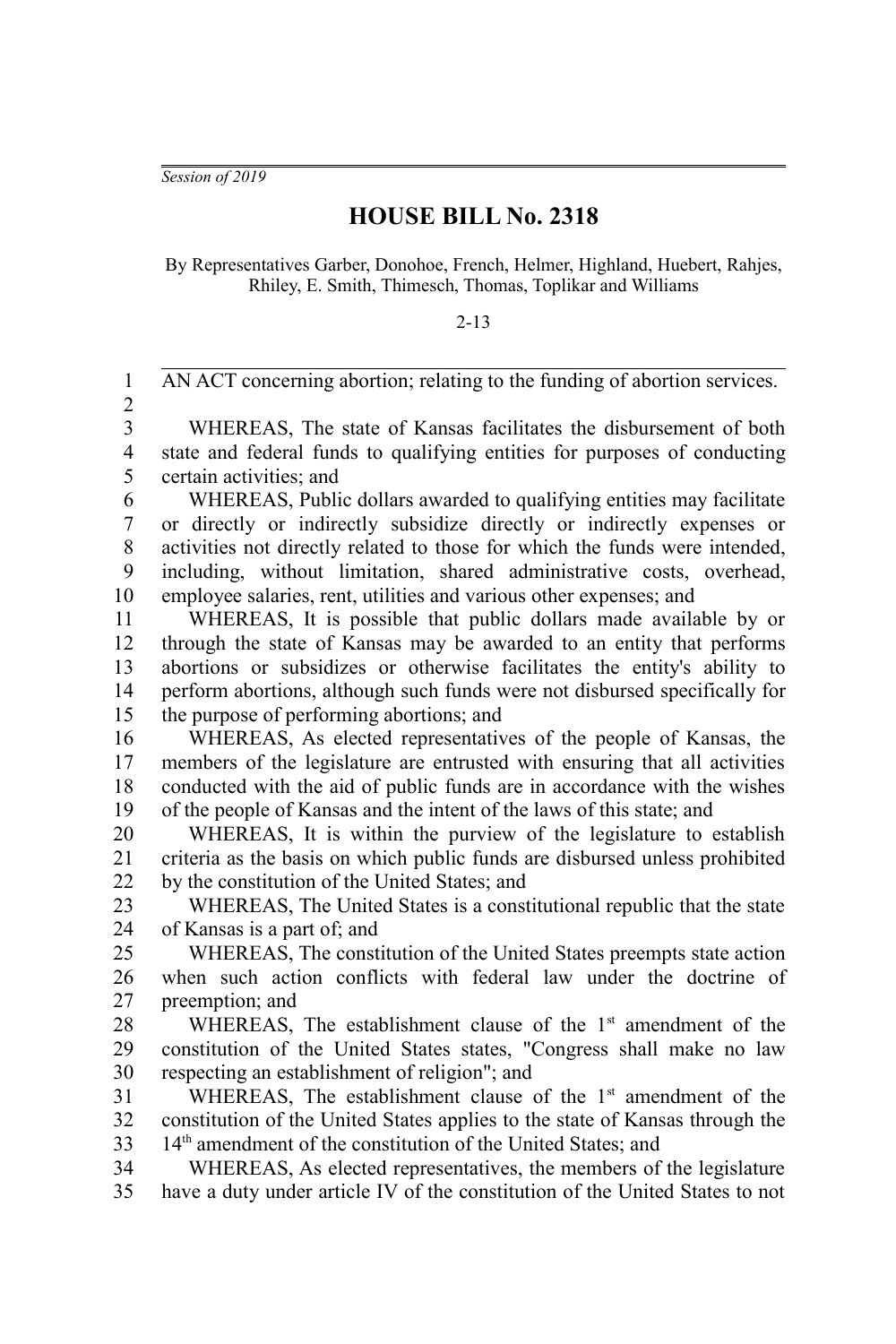appropriate funds in a manner that violates the establishment clause; and 1

WHEREAS, The United States supreme court has recognized that secular humanism is a religion for purposes of the establishment clause in *Torcaso v. Watkins*, 367 U.S. 488 (1961); and 2 3 4

WHEREAS, The naked assertions that "abortion is not murder," "that abortion is not immoral," and that "life does not begin at conception" are unproven faith-based assumptions that are implicitly religious and are unproven truth claims that are inseparably linked to the religion of secular humanism; and 5 6 7 8 9

WHEREAS, Many taxpayers, who are non-observers to the religion of secular humanism, object to their tax dollars being spent to enable abortions, because such appropriations coercively cause them to violate their conscience by forcing them to indirectly endorse non-secular acts that they consider to be immoral and offensive; and 10 11 12 13 14

WHEREAS, Some taxpayers in Kansas consider abortions to be modern-day child sacrifice conducted on the altar of convenience, which is a practice that is non-secular and controversial; and 15 16 17

WHEREAS, The establishment clause prohibits the state of Kansas from enforcing, respecting, recognizing, favoring or endorsing policies that fund abortion facilities with tax dollars, because the practices are nonsecular and such appropriations have the effect of excessively entangling the government with the religion of secular humanism, putting religion over non-religion; and 18 19 20 21 22 23

WHEREAS, The direct or indirect subsidization or facilitation of abortion with funds distributed by the state constitutes paying for an abortion and, therefore, conflicts with the establishment clause; and 24 25 26

WHEREAS, The state of Kansas may not favor or endorse one religion over another, nor may the state of Kansas favor or endorse the religion of secular humanism, generally, over non-religion; and 27 28 29

WHEREAS, It is the policy of the state of Kansas to favor childbirth and family planning services that do not include abortions or the promotion of abortions within the continuum of care or services and avoid the direct or indirect use of state funds to promote or support abortions; and 30 31 32 33 34

WHEREAS, The state of Kansas has a compelling interest to uphold community standards of decency; and 35 36

WHEREAS, Abortion facilities that provide abortions tend to erode community standards of decency. 37 38

Now, therefore: 39

*Be it enacted by the Legislature of the State of Kansas:* 40

Section 1. The legislature hereby declares that the provisions of K.S.A. 65-6731 through 65-6739, and amendments thereto, recognize that: 41 42

(a) The members of the legislature have a duty to comply with the 43